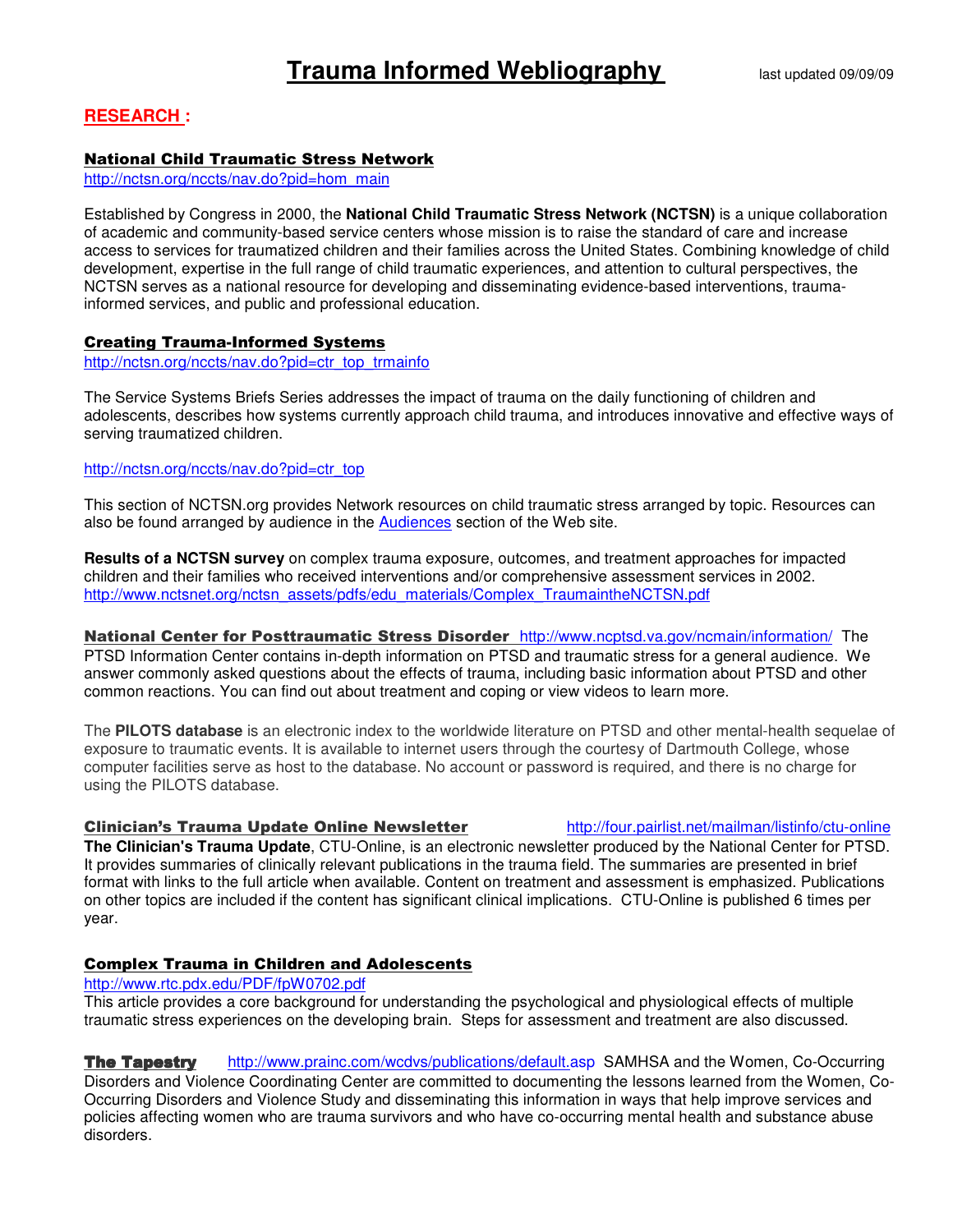# John Briere, PhD

http://www.johnbriere.com/articles.htm

Dr. Briere is author of a number of books, articles, and chapters in the areas of child abuse, psychological trauma, and interpersonal violence. Dr. Briere also has developed various psychological tests and assessments, including the Trauma Symptom Inventory, Trauma Symptom Checklist for Children, Inventory of Altered Self Capacities, Detailed Assessment of Post-traumatic Stress, and the Multiscale Dissociation Inventory.

## David Baldwin's Trauma Information Pages

http://www.trauma-pages.com/

These Trauma Pages focus primarily on emotional trauma and traumatic stress, including PTSD (Post-traumatic Stress Disorder), whether following individual traumatic experience(s) or a large-scale disaster. New information is added to this site about once a month. The purpose of this award-winning site is to provide information for clinicians and researchers in the traumatic-stress field.

## International Society for Traumatic Stress Study (ISTSS) http://www.istss.org/what/index.cfm The

International Society for Traumatic Stress Studies (ISTSS), founded in 1985, provides a forum for the sharing of research, clinical strategies, public policy concerns and theoretical formulations on trauma in the United States and around the world. ISTSS is dedicated to the discovery and dissemination of knowledge and to the stimulation of policy, program and service initiatives that seek to reduce traumatic stressors and their immediate and long-term consequences.

## Trauma Recovery Assessment Prevention Services, David Berceli PhD

http://www.traumaprevention.com/ A plethora of articles in common language relaying the effects that stress, anxiety, and trauma have on our mental well- being and our physical health. Also includes podcasts of Dr. David Berceli as he explains about the Trauma Releasing Exercises on a local TV station "Good Morning Arizona".

# Traumatic Stress & Secondary Traumatic Stress, Compassion Fatigue and Vicarious **Traumatization**

http://www.isu.edu/~bhstamm/TS.htmThis page contains **references**, **archived papers**, and **measures** of traumatic stress and secondary traumatic stress. Please feel free to use them liberally as long as you give credit to the authors. Toward the bottom you will find useful links to other TS web pages.

# International Society for the Study of Trauma and Dissociation

http://www.isst-d.org/ The International Society for the Study of Trauma and Dissociation is an international, non-profit, professional association organized to develop and promote comprehensive, clinically effective and empirically based resources and responses to trauma and dissociation and to address its relevance to other theoretical constructs.

Trauma FAQs and Trauma Annotated Bibliography : http://www.isst-d.org/education/trauma-info.htm

# Adverse Childhood Experiences (ACE)Study http://www.acestudy.org/

**The Adverse Childhood Experiences (ACE) Study** is an ongoing collaboration between the Centers for Disease Control and Prevention and Kaiser Permanente. Led by Co-principal Investigators Robert F. Anda, MD, MS, and Vincent J. Felitti, MD, the ACE Study is perhaps the largest scientific research study of its kind, analyzing the relationship between multiple categories of childhood trauma (ACEs), and health and behavioral outcomes later in life. http://www.acestudy.org/files/ACE\_Score\_Calculator.pdf

Click Here: What's YOUR ACE Score? Help me calculate my ACE Score.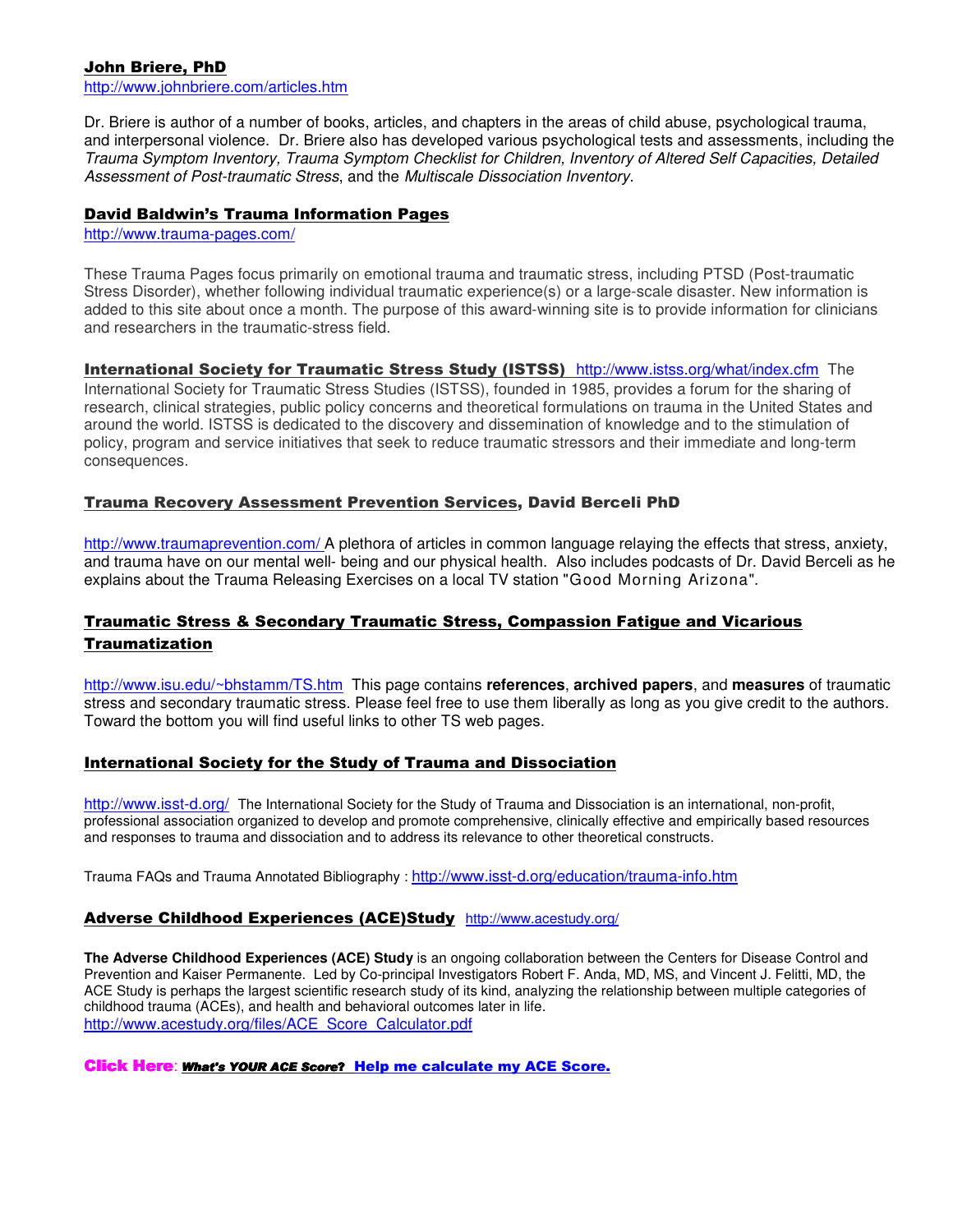# **PRESENTATIONS :**

# SAMHSA's Resource Center to Promote Acceptance, Dignity and Social Inclusion Associated with Mental Health (ADS Center)

#### **Social Inclusion and Trauma Informed Care - Presentation**

#### http://www.promoteacceptance.samhsa.gov/teleconferences/archive/training/teleconference09102009.aspx

Social Inclusion is a comprehensive approach to address multiple issues that people with mental health problems experience as individuals and as a group. Social inclusion is a positive goal for people with mental illnesses and it is achieved when positive outcomes from a good quality education, an adequate income, accessible and affordable health services, social and political participation, living in a safe community, good quality housing and a stable family are achieved simultaneously.

Teleconference Presentation [PowerPoint Format - 1.6 Mb]

# **VIDEO DOCUMENTARY :**

## Calvalcade Productions, Inc.

#### http://www.cavalcadeproductions.com/index.html

Cavalcade produces training videos for professionals working with clients who have experienced psychological trauma. We have released over sixty such videos since we began this work in 1989, and our customers include therapists, social workers, foster family agencies, residential care facilities, colleges and universities, medical professionals, teaching hospitals, attorneys, and child abuse prevention organizations.

Our newest project, Body-Oriented Trauma Therapy, discusses somatic approaches for helping trauma survivors, including individual therapy and group work. Our most popular programs are Children with Disrupted Attachment, The Traumatized Child, The ACE Study, and Vicarious Traumatization.

#### Healing Resources. Info

http://www.traumaresources.org/index.htm

30-minute documentary video about psychological or emotional trauma in children is taken from interviews conducted at the From Neurons to Neighborhoods community conferences. The documentary is an overview to help those who care about children recognize, prevent and heal psychological trauma. Internationally and nationally recognized authorities who work with children and teenagers in the field of emotional trauma, including Drs. Bruce Perry and Daniel Siegel, offer new insight and information about the origins of relationship/developmental problems, as well as problems associated with PTSD later in life. http://www.traumaresources.org/emotional\_trauma\_online\_video.htm

# **ONLINE COURSES :**

#### Child Trauma Academy, Bruce Perry, MD

http://childtraumaacademy.org/default.aspx

The Child Trauma Academy is a unique collaborative of individuals and organizations working to improve the lives of high-risk children through direct service, research and education.

#### **Free Online Education**

http://www.childtraumaacademy.com/ The ChildTrauma Academy now has on Online University! Free, self-paced courses on child development and maltreatment are offered on the site. There are lessons, quizzes and opportunities to discuss course material with fellow "classmates."

#### **The Amazing Human Brain and Human Development**

Free online course: http://www.childtraumaacademy.com/amazing\_brain/index.html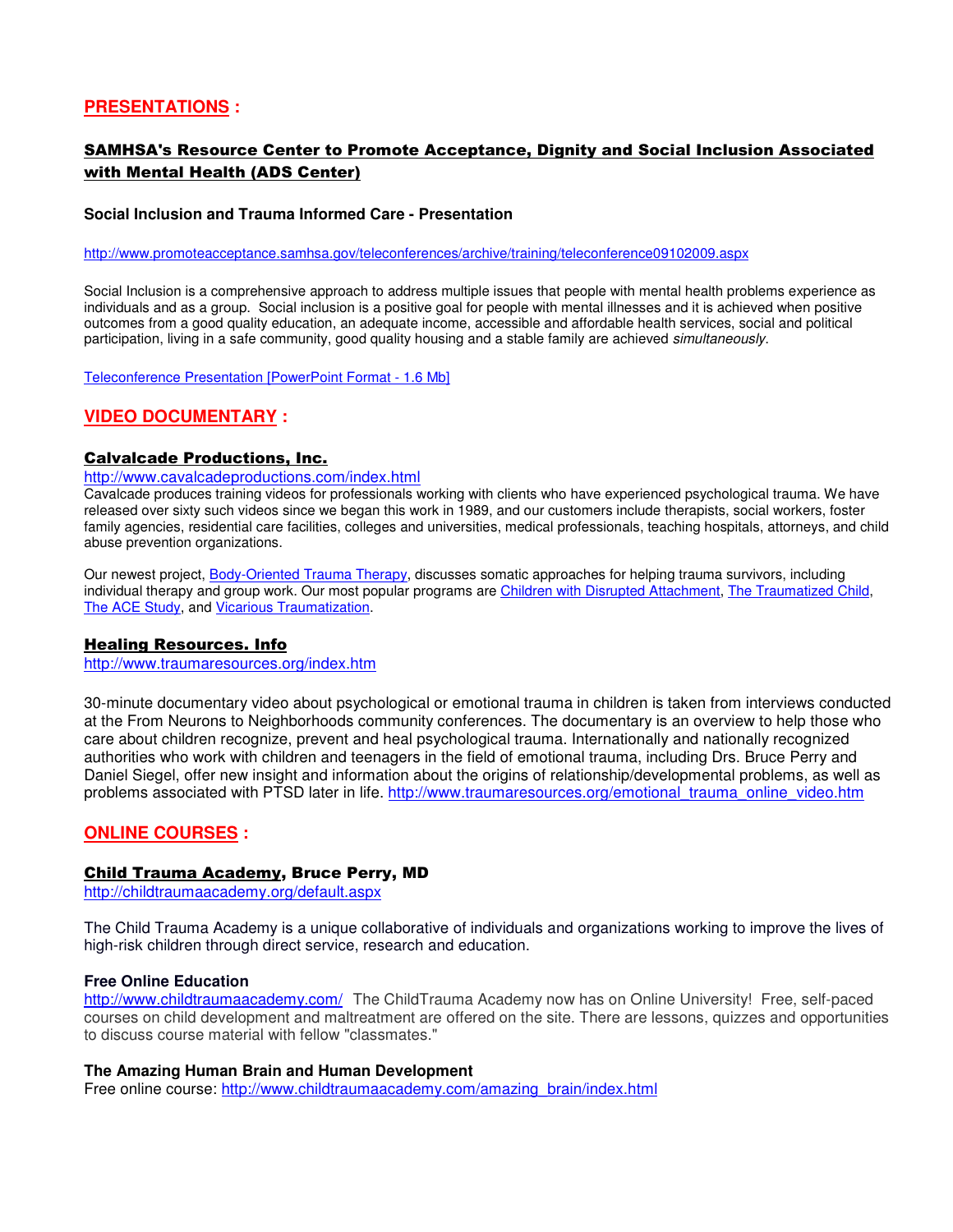# Trauma-Focused Cognitive-Behavioral Therapy

http://tfcbt.musc.edu/ A web-based learning course for Trauma-Focused CBT (TF-CBT).

Trauma-Focused Cognitive Behavioral Therapy for Child Traumatic Grief http://ctg.musc.edu/A web-

based learning course for using Trauma-Focused CBT (TF-CBT) with childhood traumatic grief.

# **TRAINING :**

# Foundation for Human Enrichment, Peter Levine, PhD

http://www.traumahealing.com/

**The Foundation for Human Enrichment - FHE** is a non-profit, **educational** and **research** organization dedicated to the worldwide healing and prevention of trauma. We provide professional training in **Somatic Experiencing®** and **outreach** to underserved populations and victims of violence, war and natural disasters.

http://traumavidya.com/ Trauma Vidya's mission is to provide relief to those suffering from symptoms of traumatic stress through education, training, treatment, and research

# Somatic Therapy, Babette Rothschild, MSW, LCSW

http://home.webuniverse.net/babette/index.html

The purpose of this site is to introduce my approach to the treatment of Trauma and Post-Traumatic Stress Disorder (PTSD). The DSM-IV includes several somatic symptoms along side the psychological symptoms in its definition of PTSD. However, the body is often missed in trauma treatment. On the other hand, some body-approaches neglect the importance of psychological integration. Neither aspect can be neglected. Trauma treatment must regard the whole person and integrate trauma's impact on both body and mind.

## Hakomi Institute of California http://www.hakomicalifornia.org

An educational organization that provides training and workshops in the Hakomi method. The method is a gentle, mindfulness and experientially based somatic Psychotherapy that is particularly applicable in working with trauma and developmental wounds due to its principles of non-violence, body-mind integration the gentle unfolding of the resourced client. Hakomi has been a leader in mindfulness based interventions for the past 35 years.

# Sensorimotor Psychotherapy Institute, Pat Ogden, PhD

http://www.sensorimotorpsychotherapy.org/about.html

**The Sensorimotor Psychotherapy Institute (SPI)** is an educational organization dedicated to the study and teaching of a somatic approach to clinical psychotherapy practice. SPI offers trainings and workshops for psychotherapists and allied professionals in Sensorimotor Psychotherapy. The courses taught by SPI are based on principles of mindfulness and mind/body/spirit holism and informed by contemporary research in neuroscience, attachment theory, trauma, and related fields.

# Center for Post-Trauma Therapy and Trauma Education

### http://www.traumaterapiakeskus.com/front1.htm

**Center for Post-trauma Therapy and Trauma Education** is Finland's premier center for trauma psychology. The Center is located in Helsinki and provides information, education, consultation and treatment for individuals, families, workplaces and communities who suffer from the effects of trauma. The Center for Post-trauma Therapy and Trauma Education organizes annual workshops with international trauma specialists.

# Seeking Safety, Lisa Najavits PhD

#### http://www.seekingsafety.org/

**Seeking Safety** is a present-focused therapy to help people attain safety from trauma/PTSD and substance abuse. The treatment is available as a book, providing both client handouts and guidance for clinicians. The treatment was designed for flexible use. It has been conducted in group and individual format; for women, men, and mixed-gender; using all topics or fewer topics; in a variety of settings (outpatient, inpatient, residential); and for both substance abuse and dependence. It has also been used with people who have a trauma history, but do not meet criteria for PTSD.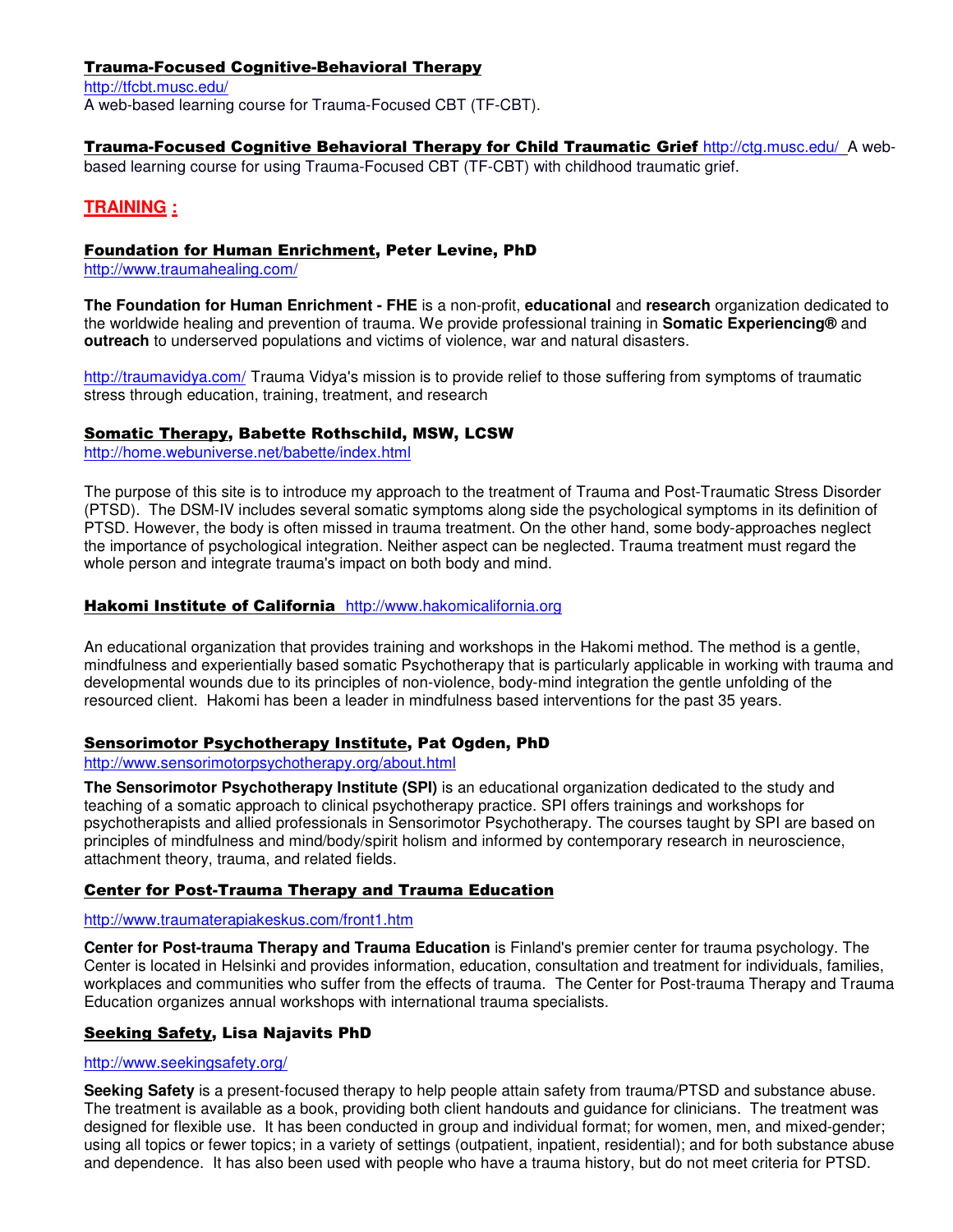# Stephanie Covington, PhD

http://www.stephaniecovington.com/articles.asp

Dr. Stephanie S. Covington is a nationally recognized clinician, author, organizational consultant, and lecturer. She is a pioneer in the field of women's issues, addiction, and recovery. She has developed an innovative, genderresponsive, and trauma-informed approach to the treatment needs of women and girls that results in effective services in public, private, and institutional settings.

# Sidran Foundation http://www.sidran.org/

A nonprofit organization of international scope that helps people understand, recover from, and treat traumatic stress (including PTSD), dissociative disorders, and co-occurring issues, such as addictions, self-injury, and suicidality. The Sidran Foundation develops and delivers educational programming, resources for treatment, support, and self-help, trauma-informed community and professional collaboration projects and publications about trauma and recovery.

# The Trauma Center, Bessel van der Kolk MD http://www.traumacenter.org/

The Trauma Center is a program of Justice Resource Institute. The Executive Director of the Trauma Center is Joseph Spinazzola, Ph.D., and the Medical Director and Founder of the Trauma Center is Bessel van der Kolk, MD, who is an internationally recognized leader in the field of psychological trauma. In addition to clinical services, The Trauma Center offers training, consultation, and educational programming for post-graduate mental health professionals. The Trauma Center Research Department is housed at our Brookline location and is also directed by Dr. van der Kolk. The Research Department conducts studies on traumatic memory and how treatment effects trauma survivors' minds, bodies, and brains.

## Janina Fisher Ph.D., psychotherapist, consultant, trainer http://janinafisher.com/

This website is devoted to the understanding and treatment of the legacy of trauma: attachment failure, neglect, physical or sexual abuse in childhood, war exposure, sexual assault, medical trauma, and domestic or community violence. It is intended for use by mental health clinicians and other healing professionals, as well as by survivors of trauma. Papers on "Working with the Neurobiological Legacy of Trauma,"; "Addictions and Trauma Recovery"; "Stabilization in the Treatment of Trauma" ; "Self-harm and Suicidality"; and "Dissociative Phenomena in the Everyday Lives of Trauma Survivors" can be found at the link below: http://janinafisher.com/resources.php

# Trauma First Aide http://www.tfaassociates.org/index.html

Trauma First Aide (TFA) is based on current research on the impact of trauma on the brain and body and on new findings in somatic psychology, neurology and endocrinology. TFA is a short term stabilization model developed by Dr. Geneie Everett and her colleagues after working with survivors of the Asian tsunami in Thailand and Hurrican Katrina in the Gulf Coast. TFA teaches skills to reduce symptoms of acute traumatic stress and to stabilize the nervous system in high arousal and emergency situations. The focus of TFA is in trauma education, early intervention and reduction/prevention of secondary traumatization and PTSD.

# **An exploratory, cross cultural study of Trauma First Aide (TFA) with disaster survivors:**

**'Somatic Experiencing Treatment with Tsunami Survivors in Thailand'** 

http://www.tfaassociates.org/pdf/Traumatology/2007.pdf

# The International Trauma-Healing Institute

# http://www.traumainstitute.org/index.php

A non-profit organization dedicated to global trauma healing. **The International Trauma-Healing Institute (ITI)**  seeks to 1) promote global awareness of the nature of trauma, its costs and impact, and its link to violence, 2) promote awareness of existing resources and techniques for coping with and healing trauma and facilitate their availability to the global community, and 3) develop new models, programs, and delivery systems for healing trauma at the community, national, and international level.

#### **Emotional First Aid: Do's & Don'ts**

http://www.traumainstitute.org/articles.php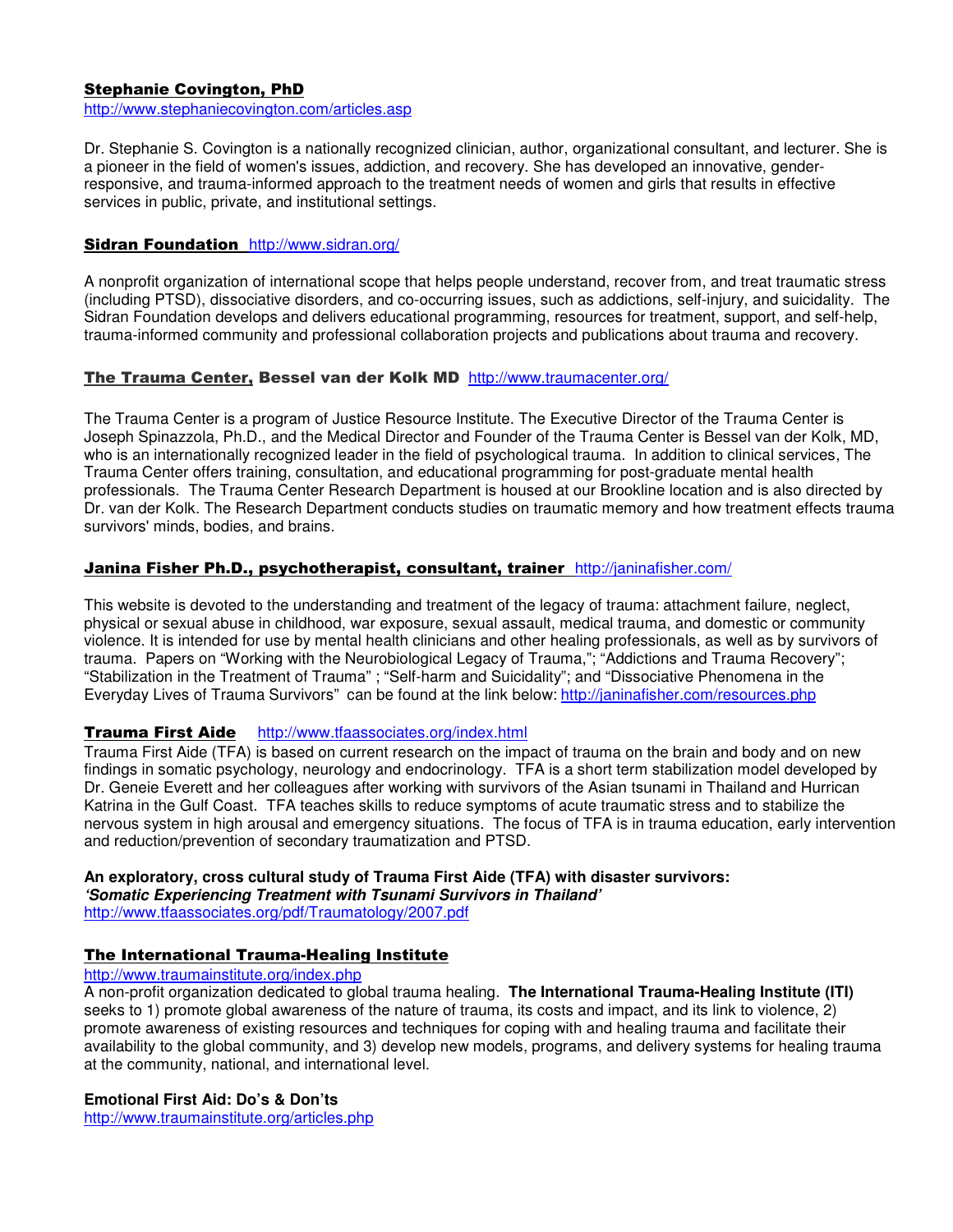# Trauma Resource Institute

#### http://www.traumaresourceinstitute.com/TRM.html

The mission of the Trauma Resource Institute (TRI), a non-profit organization, is to promote integrative healing in adults and children around the globe. TRI offers innovative trauma approaches, the Trauma Resiliency Model (TRM) and the Veteran's Resiliency Model (VRM). Both models include interventions and trainings based upon current neurophysiological research and responsive to diverse populations and different cultures.

### National Center for Children Exposed to Violence

#### http://www.NCCEV.org

A primary national resource center for anyone seeking information about the effects of violence exposure on children and initiatives addressing these issues, including a dynamic body of literature, Internet resources and a bibliographic database A provider of training, technical assistance and consultation to the Child Development-Community Policing Program (CD-CP) replication sites, Safe Start Initiative and other collaborative community programs nationwide that respond to children and families exposed to violence A partner in national collaborations across the country in urban, suburban and rural areas, including 16 CD-CP replication sites, 11 Safe Start Initiative sites and 15 Safe Start Phase Two sites. These collaborations help to promote best practices in the area of children exposed to violence and trauma.

#### Child Development-Community Policing Program

http://www.nccev.org/initiatives/cdcp/index.html

The **CD-CP Program** is a national model of a collaborative alliance among law enforcement, juvenile justice, domestic violence, medical and mental health professionals, child welfare, schools and other community agencies.

# **TRAUMA-INFORMED CARE:**

#### Resources and Information

http://www.annafoundation.org/TIC-RESOURCES.html

Trauma Informed Care is grounded in and directed by a thorough understanding of the neurological, biological, psychological and social effects of trauma and violence on humans and is informed by knowledge of the prevalence of these experiences in persons who receive mental health and substance abuse services. (NASMHPD, 2004)

#### National Trauma Consortium

http://www.nationaltraumaconsortium.org/index.html Developing integrated trauma, mental health and substance abuse services in our communities.

The NTC functions as a clearinghouse of information about trauma and emerging best practices in trauma treatment and services. We also offer training and consultation services to mental health and substance abuse providers, hospitals, the criminal justice system, child-serving agencies, women's organizations, community agencies, advocates, and others. The documents found on this website can be downloaded for free and used without restriction.

### National Association of State Mental Health Program Directors

http://www.nasmhpd.org/publicationsOTA.cfm **NTAC Publications and Reports:** 

Jennings, Ann. (2004). **The Damaging Consequences of Violence and Trauma: Facts, Discussion Points, and Recommendations for the Behavioral Health System.** (pdf); This document is a resource for people—at the local, state, and/or federal levels—who are in the process of transforming systems of care into systems that recognize and address trauma and for those who are trying to prove that a trauma-informed system of care is a priority now. The findings reported in this document demonstrate clearly that trauma must be addressed on policy, practice, and educational levels so that individuals who suffer from trauma can have a better chance at recovery. **Appendix A:** "**Trauma Services Implementation Toolkit for State Mental Health Agencies,"**(pages 87- 113), is a detailed listing of resources that state and local policy makers have developed to improve trauma services within their areas.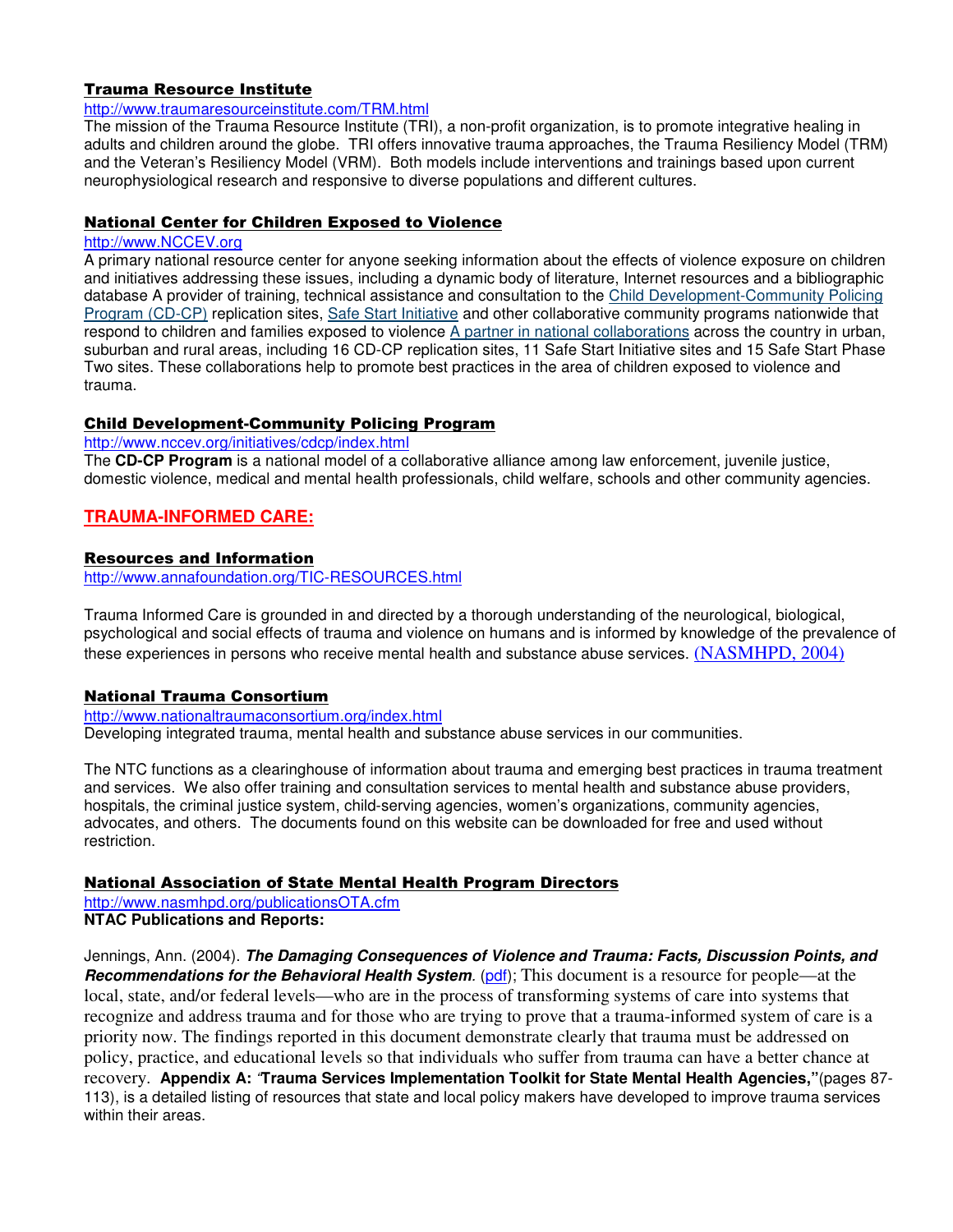Jennings, Ann PhD. (2004). **Models for Developing Trauma-Informed Behavioral Health Systems and Trauma-Specific Services.** (pdf) This report identifies criteria for building a trauma-informed mental health service system, summarizes the evolution of trauma-informed and trauma-specific services in state mental health systems, and describes a range of trauma-based service models and approaches implemented by increasing numbers of state systems and localities across the country. **16 Criteria for Building a Trauma-Informed Mental Health System** (see Appendix).http://www.annafoundation.org/MDT.pdf

# C**e**nter for Mental Health Services National Center for Trauma Informed Care

http://mentalhealth.samhsa.gov/nctic/trauma.asp

**CMHS's National Center for Trauma-Informed Care (NCTIC)** is a technical assistance center dedicated to building awareness of trauma-informed care and promoting the implementation of trauma-informed practices in programs and services.

# **'Trauma-the "Common Denominator"'**

http://download.ncadi.samhsa.gov/ken/pdf/NCTIC/The\_Science\_of\_Trauma.pdf A research-based overview of the nature and impact of trauma.

# Community Connections

http://www.communityconnectionsdc.org/web/page/672/interior.html

Programs and systems can Create Cultures of Trauma-Informed Care (CCTIC) by thoroughly incorporating, in all aspects of service delivery and the physical setting, an understanding of the prevalence and impact of trauma and the complex paths to healing and recovery. Building on key principles of safety, trustworthiness, choice, collaboration, and empowerment, trauma-informed services are designed specifically to be welcoming and hospitable for all individuals. They simultaneously avoid trauma-related dynamics that may be retraumatizing for those seeking assistance. For more detail of the Community Connections' CCTIC model, please see CCTIC Details page.

#### **New Directions for Mental Health Services Using Trauma Theory to Design Service Systems** by Maxine Harris, Ph.D. and Roger Fallot, Ph.D.

http://www.communityconnectionsdc.org/web/page/617/interior.html

This issue of New Directions for Mental Health Services identifies the essential elements necessary for a system to begin to integrate an understanding about trauma into its core service programs.

#### Institute for Health and Recovery

#### http://www.healthrecovery.org/

The Institute for Health and Recovery is a statewide service, research, policy, and program development agency. IHR's mission is to develop a comprehensive continuum of care for individuals, youth, and families affected by alcohol, tobacco, and other drug use, mental health problems, and violence/trauma that integrates gender-specific, trauma-informed and relational/cultural models of prevention, intervention, and treatment.

#### **Tri-Recovery Products for Trauma, Mental Health and Substance Abuse**  http://www.healthrecovery.org/services\_and\_products/order.pdf

#### Sanctuary Model

#### http://www.sanctuaryweb.com/

The Sanctuary Institute is a trauma-informed training organizational development program offered by Dr. Sandra L. Bloom and the Andrus Children's Center to teach organizations how to adopt the Sanctuary Model as a traumainformed approach to intervention and treatment.

The Sanctuary Model ® represents a comprehensive trauma-informed method for creating or changing an organizational culture in order to more effectively provide a cohesive context within which healing from psychological and social traumatic experience can be addressed. The Sanctuary Model was originally developed in a short-term, acute inpatient psychiatric setting for adults who were traumatized as children. The Model has since been adapted by residential treatment settings for children, domestic violence shelters, group homes, outpatient settings, substance abuse programs, parenting support programs and has been used in other settings as a method of organizational change.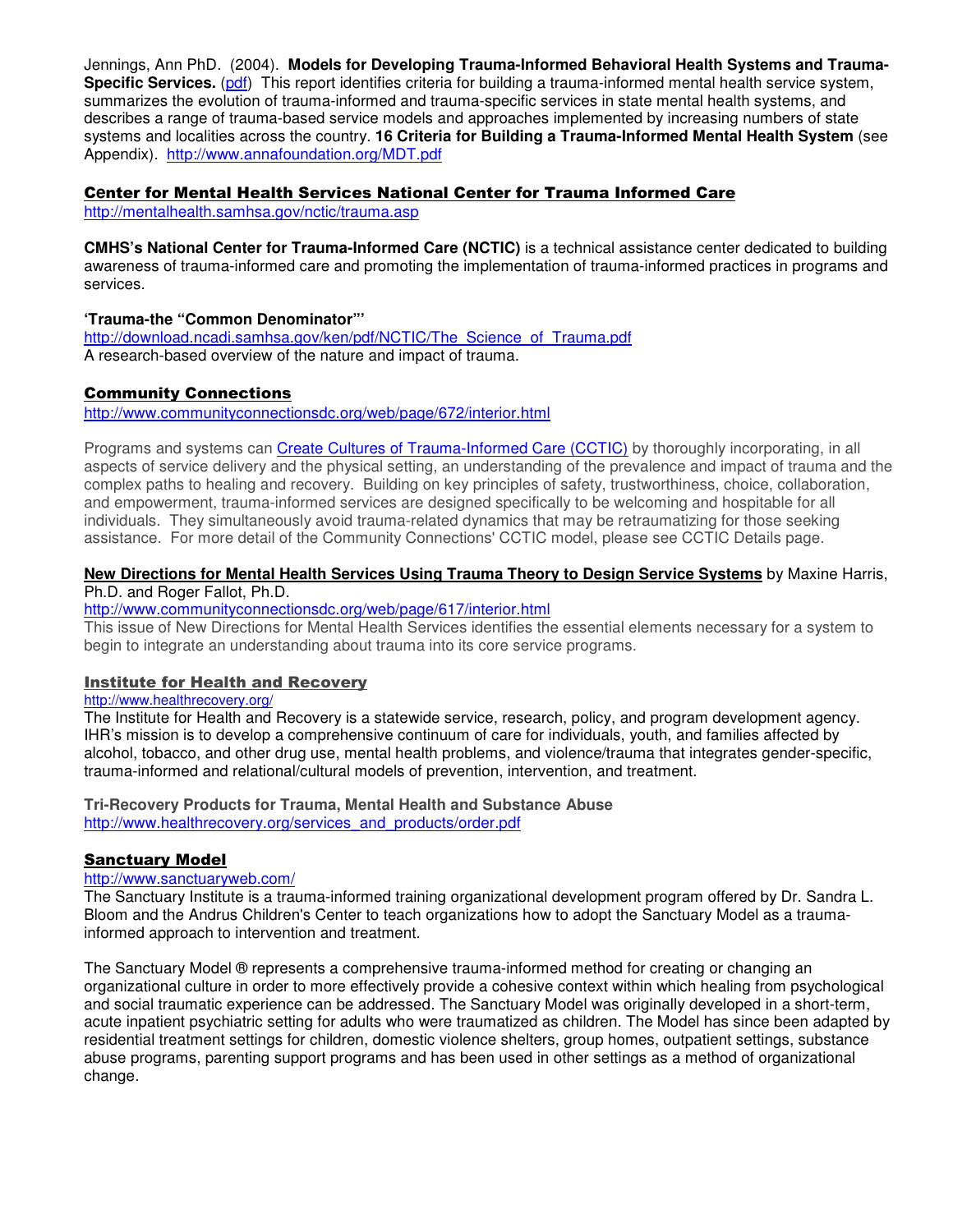# **STATE TRAUMA-INFORMED CARE INITIATIVES & POLICY:**

# Building Trauma-Informed Mental Health Service Systems: Blueprint for Action

http://www.annafoundation.org/07-08BBYSTATE.pdf State accomplishments, activities and resources (December 2007)

# NASMHPD Position Statement on Services and Supports to Trauma Survivors

http://www.nasmhpd.org/position\_statement.cfm

## Connecticut Department Mental Health and Addiction Services (DMHAS)

http://www.ct.gov/dmhas/cwp/view.asp?a=2902&q=335292

The primary goal of the **Trauma Initiative** is to deliver behavioral health care that is sensitive and responsive to the needs of men and women who have experienced trauma. Training and professional development with clinicians and clinical case managers in the DMHAS system of care is preparing them to provide screening, education, and treatment groups. Trauma services are being developed based on the guiding principle that treatment must be informed by a sound scientific, clinical, culturally relevant, and humanistic understanding of the impact and impairment caused by traumatic stress. **Link to Resources: Overview of Trauma Initiative, DMHAS Position Paper for Trauma Sensitive Services, Trauma Newsletters, Video Training Links.** 

# Maine Department of Behavioral and Developmental Services

**The Maine DMHMRSAS Office of Trauma Services (OTS)** was created in 1995 to address the needs of recipients of public mental health and substance abuse services with histories of trauma. It expanded in 1998 to increase capacity for statewide training and education, to continue survivor/consumer involvement, to establish community support and advocacy, to initiate additional services, and to develop a program of self-care for providers who work with trauma survivors.

#### **A Plan for Improving Behavioral Health Services for Persons with Histories of Trauma**  http://www.annafoundation.org/APLAN.pdf

# **Comprehensive Strategic Plan for Creating a System of Care Responsible to the Needs of Trauma Survivors**

A comprehensive multi-systemic strategic action plan will be developed, emphasizing professional education and training in trauma, across disciplines, agencies and departments. Increased knowledge of unrecognized and untreated childhood abuse trauma as a core factor in the development of serious and lasting adult difficulties such as drug and alcohol abuse, mental illness, repeated victimization, criminal behavior, self injury and suicide, underscores the department's commitment to prevention and early intervention in this area. http://www.annafoundation.org/MMHCSAP.pdf

**In Their Own Words** is the work of over 200 courageous women and men in the

State of Maine who have dared to hope that the truth and wisdom of their experience will

be heard by those in power giving input as to what hurts, what helps, and what is needed from our service systems for healing and recovery.

http://www.annafoundation.org/ITOW.pdf

# Massachusetts Department Mental Health

http://www.mass.gov/Eeohhs2/docs/dmh/rsri/safety\_tool\_for\_kids\_sample.pdf **The Safety Tool for Kids (PDF)** 

A document of pictures and words to help the child recognize triggers or situations that create fear, sadness, anger, etc. The triggers tool is divided into sensory categories to help staff and children identify circumstances that create upset more easily make the "cause and effect" connection between triggers, their reaction to triggers and how the situation physically effects their body and to help the child identify sensory-based calming (coping) tools.

# Missouri Department Mental Health

http://www.dmh.mo.gov/spectopics/TraumaInit/Trauma.htm

Position Statement on Services and Supports for Trauma Survivors, Trauma Fact Sheet, Child and Adult Treatment Models, Department of Mental Health Trauma Initiative Competency Components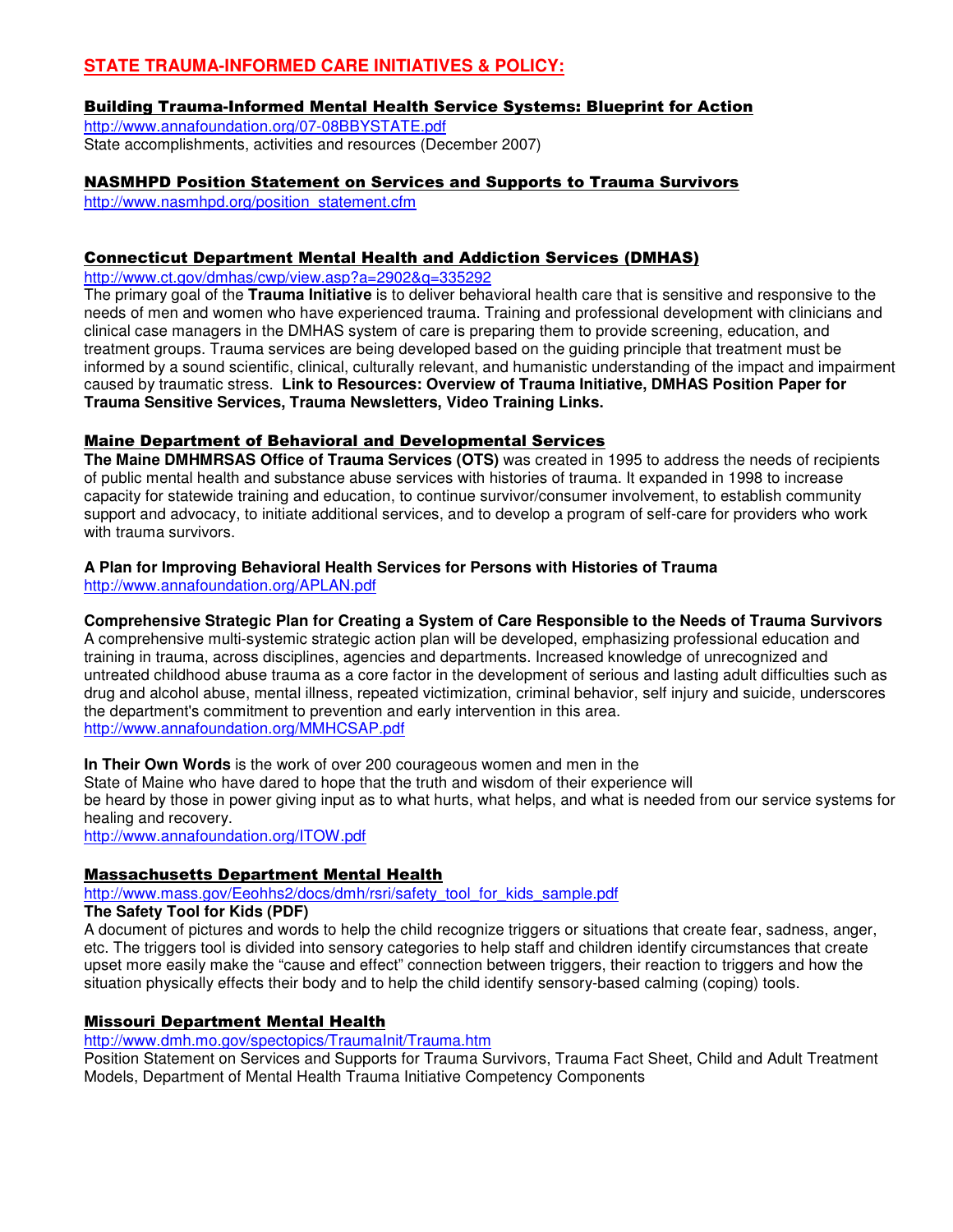# Ohio Department Mental Health Trauma Informed Care

http://mentalhealth.ohio.gov/what-we-do/provide/trauma-informed-care/index.shtml

**A Closer Look: Trauma Informed Treatment in Behavioral Health Settings** 

Through the Transformation State Incentive Grant, Ohio has the opportunity to develop the foundation for sustainable, trauma informed treatment services.

http://olrs.ohio.gov/asp/trauma.asp

# Pennsylvania Office of Mental Health and Substance Abuse Services

**Responding to Childhood Trauma: The promise and practice of trauma informed care** http://www.nasmhpd.org/general\_files/publications/ntac\_pubs/Responding%20to%20Childhood%20Trauma%20- %20Hodas.pdf

The goal of this paper is to build on comprehensive efforts by the National Technical Assistance Center for Mental Health Planning (NTAC), the National Association of State Mental Health Program Directors (NASMHPD) and others, to increase appreciation of the relevance of trauma in understanding children and in planning to meet their needs.

## South Carolina's Department of Mental Health

http://www.state.sc.us/dmh/trauma/position\_statement.htm

In December 1998 the National Association of State Mental Health Program Directors (NASMHPD) released a Position Statement emphasizing their organization's concern about public mental health service delivery to survivors of trauma.

# **TRAUMA-INFORMED ADVOCACY:**

# Dare to Transform

http://daretotransform.ning.com/

Those concerned with trauma-informed care can find colleagues and information about their work through a social networking page called **Dare to Transform**. The social networking counterpart, named after the 2008 Dare to Transform trauma-informed care summit, was created as a long-lasting resource and networking tool to promote trauma-informed implementation. Participants can "listen in" to discussions or chime in on trauma and traumainformed care through postings, blogs, and forums where they can upload images as well as documents. The virtual pubic forum for trauma-informed care, survivors can meet and converse with consumers while caregivers can swap information about best practices, and all visitors can stroll by a virtual kiosk where updates on upcoming events will be posted.

# Witness Justice: Help and Healing for Victims of Violence

#### http://www.witnessjustice.org/index.cfm

**Witness Justice** was established in 2001 by survivors, for survivors. The vision for Witness Justice is to address the gaps in service experienced by survivors of violence and trauma, no matter the nature of the incident, where or when the incident occurred, or whether a crime was ever reported. This site provides information and resources including tools and practical information regarding the healing and criminal justice processes, access to other survivors and experts (mental health professionals, law enforcement officials, etc.), survivor stories to which victims can relate, and which can help offenders or potential offenders better understand the impacts and consequences of violence, peer support, channels for advocacy and activism, personalized expert responses to individual inquiries from professional volunteers and WJ staff, resources and access to other supportive organizations, information for friends and family members of violent crime survivors, information for employers and co-workers of violent crime survivors, and communication tools and professional public relations services for service providers.

# Your Strength to Heal, Kim Kubal

#### http://strengthtoheal.com/

This website provides resources for survivors of sexual, physical, emotional and spiritual abuse as they continue on their healing journey. It also provides informative articles and links which will lessen the feelings of isolation as one heals from this trauma. Clinicians and counselors share their healing tools working with these survivors, as well as survivors and caregivers.